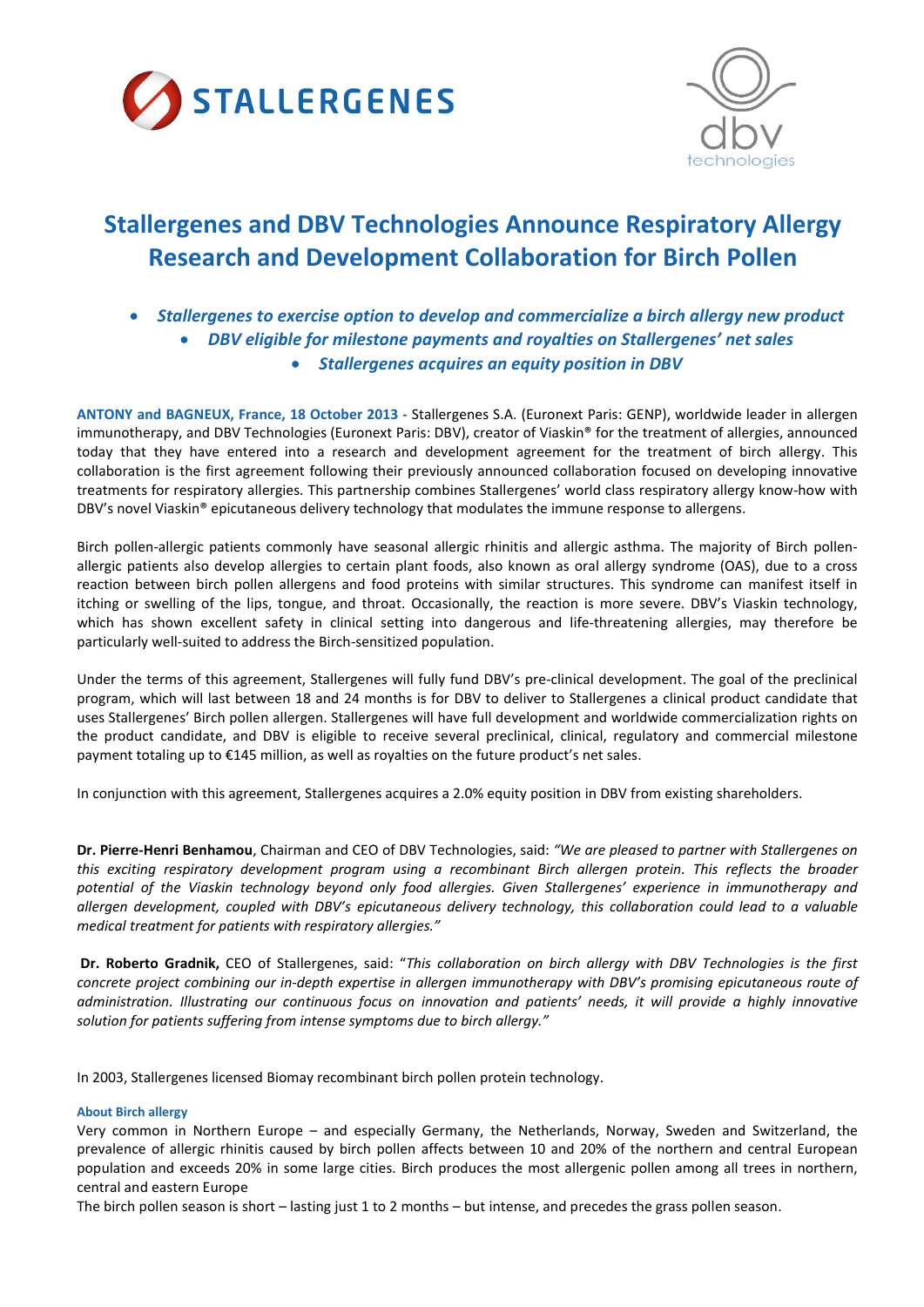#### About DBV Technologies

DBV Technologies is opening up a decisive new approach to the treatment of allergy – a major public health issue that is constantly increasing in prevalence. Food allergies represent a true handicap in everyday life for millions of people and thus constitute a major unmet medical need. DBV Technologies has developed a unique, proprietary, worldwide-patented technology for administering an allergen to intact skin and avoiding massive transfer to the blood. The Viaskin® technology combines efficacy and safety as part of a treatment that seeks to improve the patient's tolerability of peanut and thus considerably lower the risk of a systemic, allergic reaction in the event of accidental exposure to the allergen. The company's significant development program has taken this revolutionary method through to the industrial stage in Europe, initially. The product's clinically proven safety of use enables the application of effective desensitization techniques (the efficacy of which is acknowledged worldwide) in the most severe forms of the allergy. DBV Technologies is focusing on food allergies (milk and peanut) for which there are currently no effective treatments. It has developed two products: Viaskin® Peanut and Viaskin® Milk. The clinical development program for Viaskin® Peanut has received Fast Track designation from the US Food and Drug Administration. The company will subsequently develop a Viaskin® patch for young children with house dust mite allergy – a true public health issue because this pathology is one of the main risk factors for childhood asthma. DBV Technologies shares are traded on segment C of Euronext Paris (Ticker: DBV, ISIN code: FR0010417345). For more information on DBV Technologies, please visit our website: www.dbv-technologies.com

CAUTION: Viaskin® is not approved for sale in the USA.

#### *Forward Looking Statement related to DBV Technologies*

*The forward-looking statements, objectives and targets contained herein are based on the Company's management strategy, current views and assumptions. Such statements involve known and unknown risks and uncertainties that may cause actual results, performance or events to differ materially from those anticipated herein. Furthermore, the Research and Development process involves several stages each of which involve the substantial risk that the Company may fail to achieve its objectives and be forced to abandon its efforts with regards to a product in which it has invested significant sums. Therefore, the Company cannot be certain that favorable results obtained during pre-clinical trials will be confirmed subsequently during clinical trials, or that the results of clinical trials will be sufficient to demonstrate the safe and effective nature of the product concerned. DBV technologies' business is subject to the risk factors outlined in its registration documents filed with the French Autorité des Marchés Financiers.*

### About Stallergenes

Stallergenes is an international biopharmaceutical company dedicated to the treatment of allergy-related respiratory diseases, such as severe rhinoconjunctivitis and rhinitis, as well as allergic asthma, using allergen immunotherapy. The leader in sublingual immunotherapy treatments, Stallergenes devotes around 20% of its annual gross sales to Research & Development and is actively involved in the development of a new therapeutic class: sublingual immunotherapy tablets.

In 2012, the Company generated sales of € 240 million, and more than 500,000 patients were treated with Stallergenes products.

Euronext Paris (Compartment B) CAC small ISIN: FR0000065674 Reuters: GEN.PA Bloomberg: GEN.FP

Additional information is available at http://www.stallergenes.com

#### *Forward-looking statements related to Stallergenes*

*This press release may contain forward-looking statements, including forecasts of future revenue and operating profit as well as expected business-related events. Such statements are based upon the current beliefs and expectations of Stallergenes' management and are subject to risks and uncertainties. Actual results may differ from those set forth in the forward-looking statements, due to various factors. Without being exhaustive, such factors include economic situations and business conditions, including legal and product evaluation issues, fluctuations in currencies and demand, changes in competitive factors and reliance on suppliers. The Company disclaims any intention or obligation to update or revise any forward-looking statements whether as a result of new information or future events and except as required by law.*

#### Contacts Stallergenes:

| <b>Stallergenes</b>                                                              | Investor and analyst relations:<br>Peter Buhler<br><b>Chief Financial Officer</b><br>Tel. +33 1 55 59 20 95<br>e-mail: investorrelations@stallergenes.com | <b>Press Relations:</b><br>Lise Lemonnier<br>Senior Communication & Public Affairs Director<br>Tel. + 33 1 55 59 20 96<br>e-mail: llemonnier@stallergenes.com |
|----------------------------------------------------------------------------------|-----------------------------------------------------------------------------------------------------------------------------------------------------------|---------------------------------------------------------------------------------------------------------------------------------------------------------------|
| relations<br><b>Investor</b><br>and<br>press<br>agency:<br><b>FTI Consulting</b> | Analyst and investor contact<br>Stephan Dubosg Tel. +33 1 47 03 68 16<br>stephan.dubosq@fticonsulting.com                                                 | Press contact<br>Jeanne Bariller<br>Tel. +33 1 47 03 68 56<br>jeanne.bariller@fticonsulting.com                                                               |